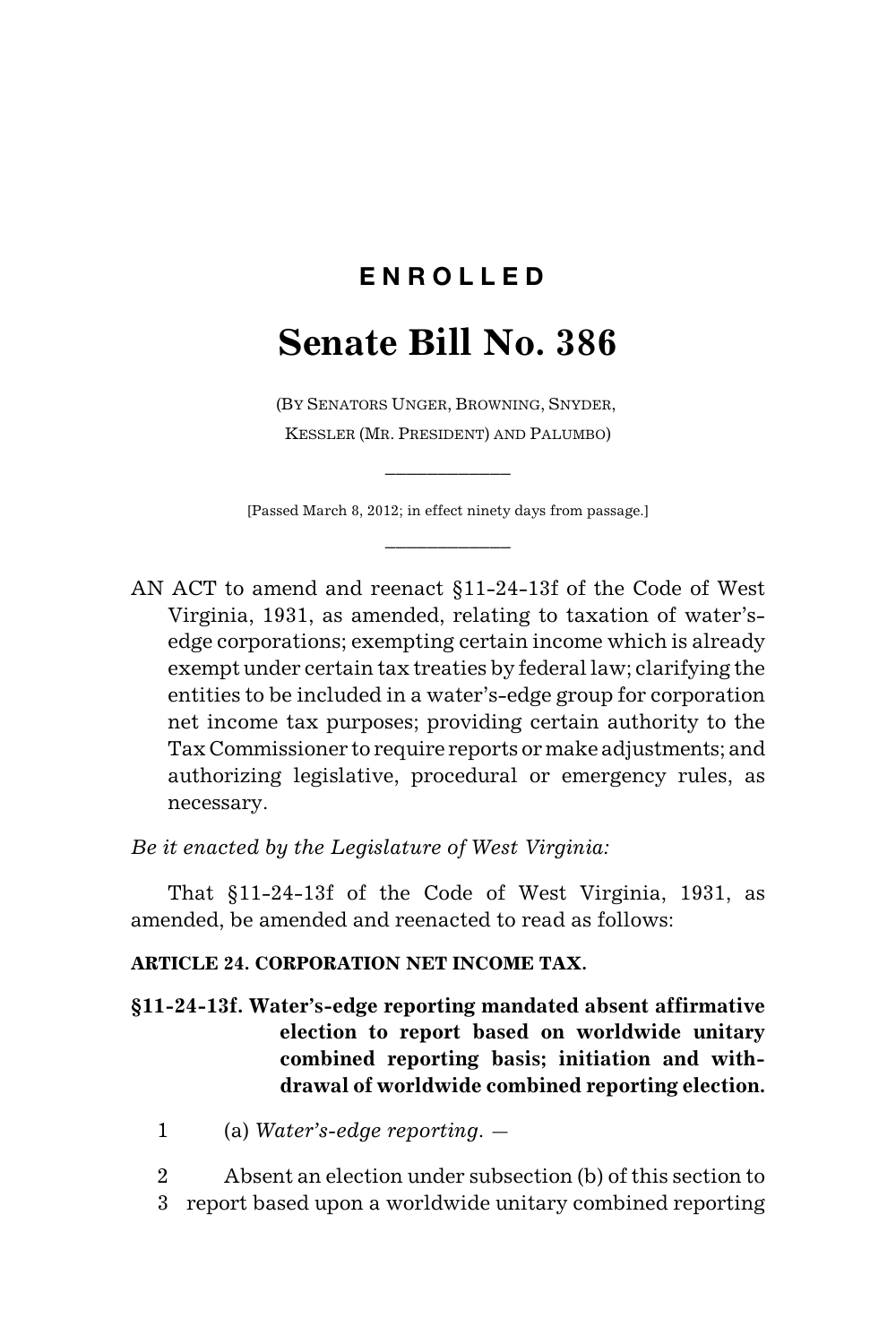basis, taxpayer members of a unitary group shall determine each of their apportioned shares of the net business income or loss of the combined group on a water's-edge unitary combined reporting basis. In determining tax under this article and article twenty-three of this chapter on a water's- edge unitary combined reporting basis, taxpayer members shall take into account all or a portion of the income and apportionment factors of only the following members otherwise included in the combined group pursuant to section thirteen-a of this article:

 (1) The entire income and apportionment factors of any member incorporated in the United States or formed under the laws of any state, the District of Columbia or any territory or possession of the United States;

 (2) The entire income and apportionment factors of any member, regardless of the place incorporated or formed, if the average of its property, payroll and sales factors within the United States is twenty percent or more;

 (3) The entire income and apportionment factors of any member which is a domestic international sales corporation as described in Internal Revenue Code Sections 991 to 994, inclusive; a foreign sales corporation as described in Internal Revenue Code Sections 921 to 927, inclusive; or any member which is an export trade corporation, as described in Internal Revenue Code Sections 970 to 971, inclusive;

29 (4) Any member not described in subdivision  $(1)$ ,  $(2)$  or  $(3)$  of this subsection shall include its business income which is effectively connected, or treated as effectively connected under the provisions of the Internal Revenue Code, with the conduct of a trade or business within the United States and, for that reason, subject to federal income tax;

 (5) Any member that is a "controlled foreign corpora- tion", as defined in Internal Revenue Code Section 957, to the extent of the income of that member that is defined in Section 952 of Subpart F of the Internal Revenue Code (Subpart F income) not excluding lower-tier subsidiaries'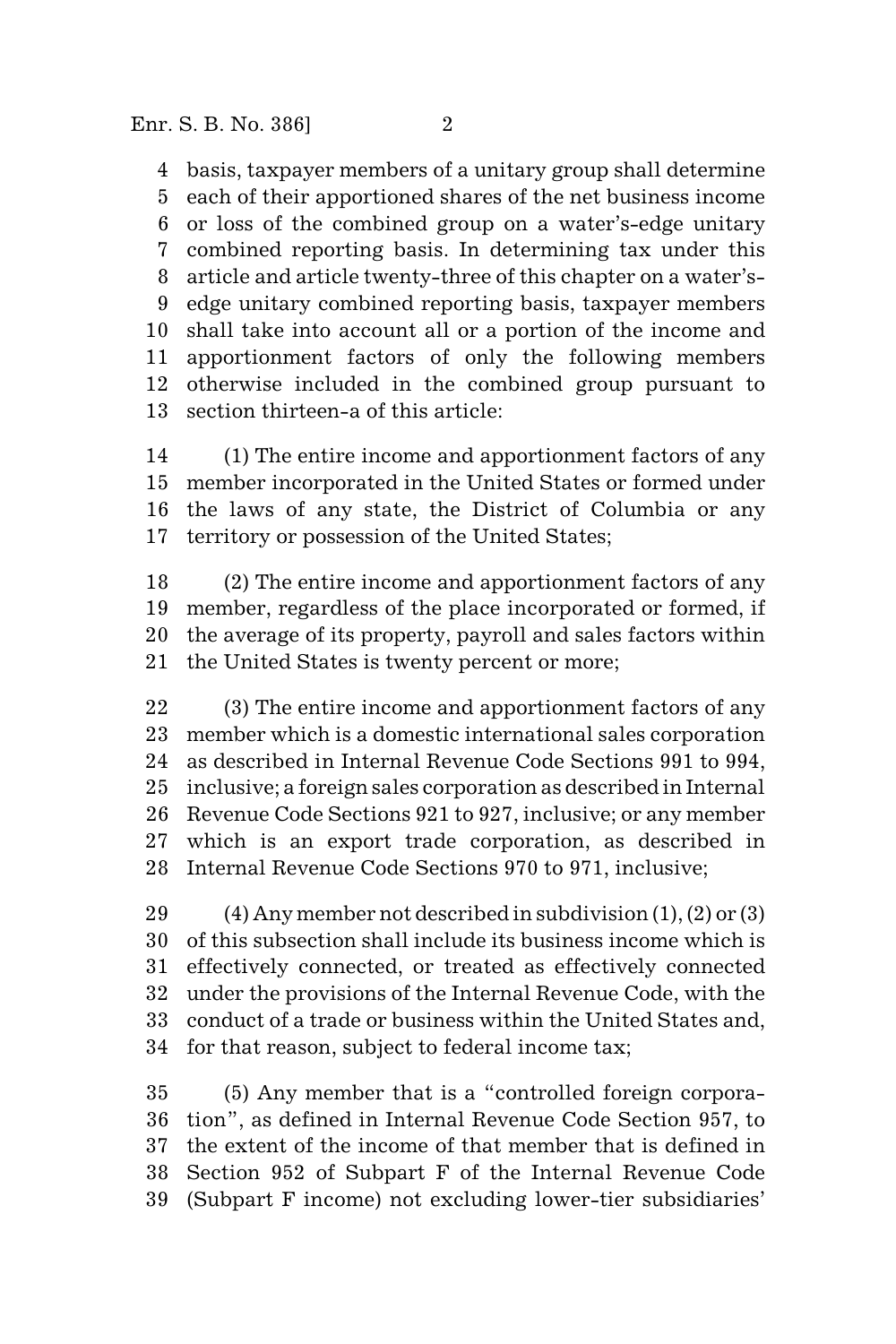distributions of such income which were previously taxed, determined without regard to federal treaties, and the apportionment factors related to that income; any item of income received by a controlled foreign corporation shall be excluded if such income was subject to an effective rate of income tax imposed by a foreign country greater than ninety percent of the maximum rate of tax specified in Internal Revenue Code Section 11;

 (6) Any member that earns more than twenty percent of its income, directly or indirectly, from intangible property or service-related activities that are deductible against the business income of other members of the water's-edge group, to the extent of that income and the apportionment factors related thereto: *Provided,* That for purposes of this subdivi- sion, if a corporation organized outside of the United States is included in a water's- edge combined group pursuant to this subdivision, and has an item of income that is exempt from United States federal income tax pursuant to the mandate of a comprehensive income tax treaty qualified under Internal Revenue Code Section 1(h)(11), that corpora- tion shall be considered to be included in the combined group under this subdivision only with regard to any items of income described in this subdivision that are not so exempt, taking into account items of expense and apportion- ment factors associated with such items of nonexempt income. Nothing in this subdivision prevents the Tax Commissioner from adjusting, under any provision of this article, any deduction claimed by the payer for amounts that are excluded from the combined group's taxable income under this subdivision. The Tax Commissioner may require the reporting of the amounts of such excluded income and the documentation of any claimed treaty exemption as conditions to be met by a payer claiming a deduction of such payments. The Tax Commissioner may issue such legislative, procedural or emergency rules as the Tax Commissioner may deem necessary for the administration of this section; and

 (7) The entire income and apportionment factors of any member that is doing business in a tax haven defined as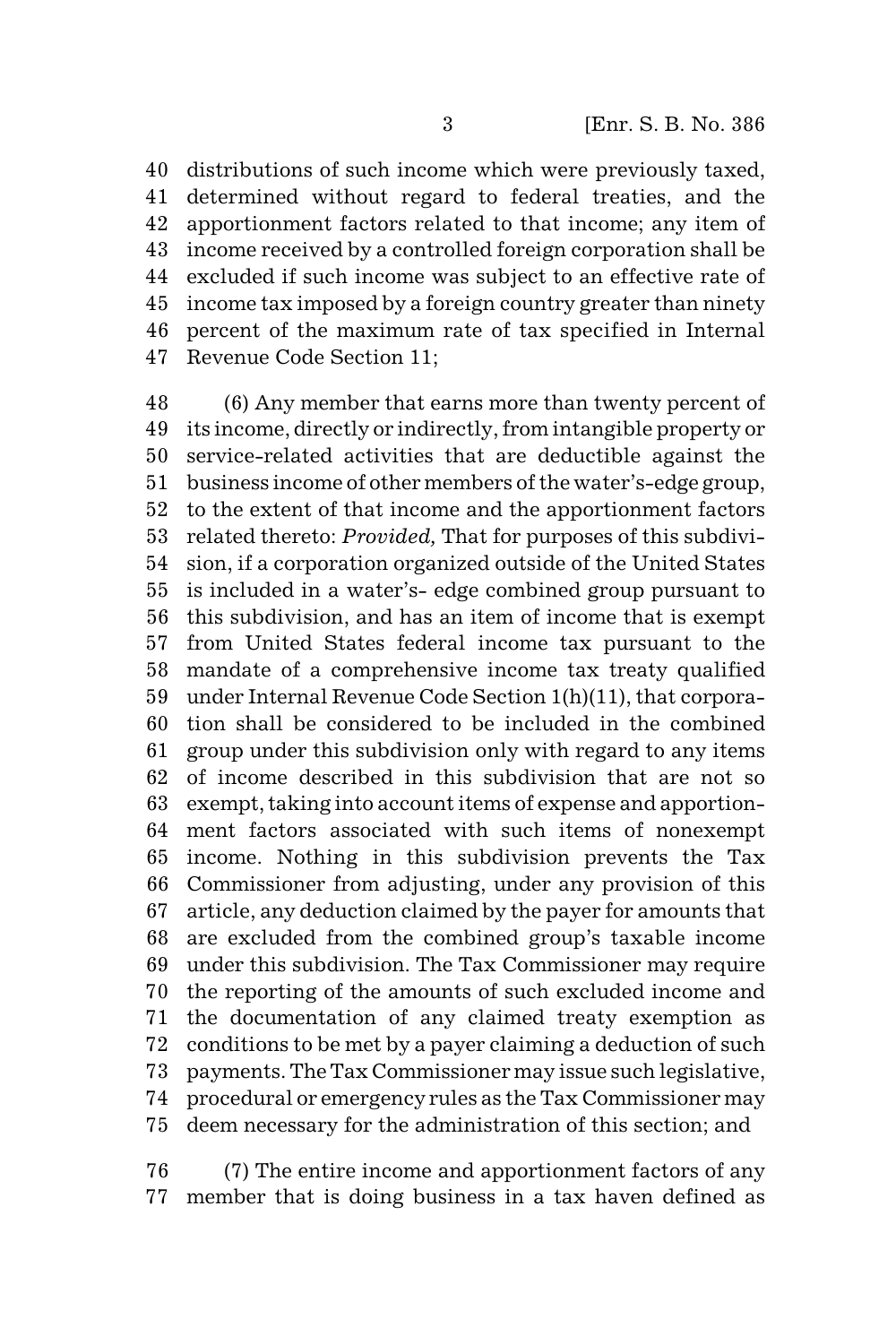being engaged in activity sufficient for that tax haven jurisdiction to impose a tax under United States Constitu- tional standards. If the member's business activity within a tax haven is entirely outside the scope of the laws, provisions and practices that cause the jurisdiction to meet the criteria set forth in the definition of a tax haven, the activity of the member shall be treated as not having been conducted in a tax haven.

 (b) *Initiation and withdrawal of election to report based on worldwide unitary combined reporting*. —

 (1) An election to report West Virginia tax based on worldwide unitary combined reporting is effective only if made on a timely filed, original return for a tax year by every member of the unitary business subject to tax under this article. The Tax Commissioner shall develop rules governing the impact, if any, on the scope or application of a worldwide unitary combined reporting election, including termination or deemed election, resulting from a change in the composi- tion of the unitary group, the combined group, the taxpayer members and any other similar change.

 (2) The election shall constitute consent to the reasonable production of documents and taking of depositions in accordance with the provisions of this code.

 (3) In the discretion of the Tax Commissioner, a world- wide unitary combined reporting election may be disre- garded, in part or in whole, and the income and apportion- ment factors of any member of the taxpayer's unitary group may be included in or excluded from the combined report without regard to the provisions of this section, if any member of the unitary group fails to comply with any provision of this article.

 (4) In the discretion of the Tax Commissioner, the Tax Commissioner may mandate worldwide unitary combined reporting, in part or in whole, and the income and apportion- ment factors of any member of the taxpayer's unitary group may be included in or excluded from the combined report